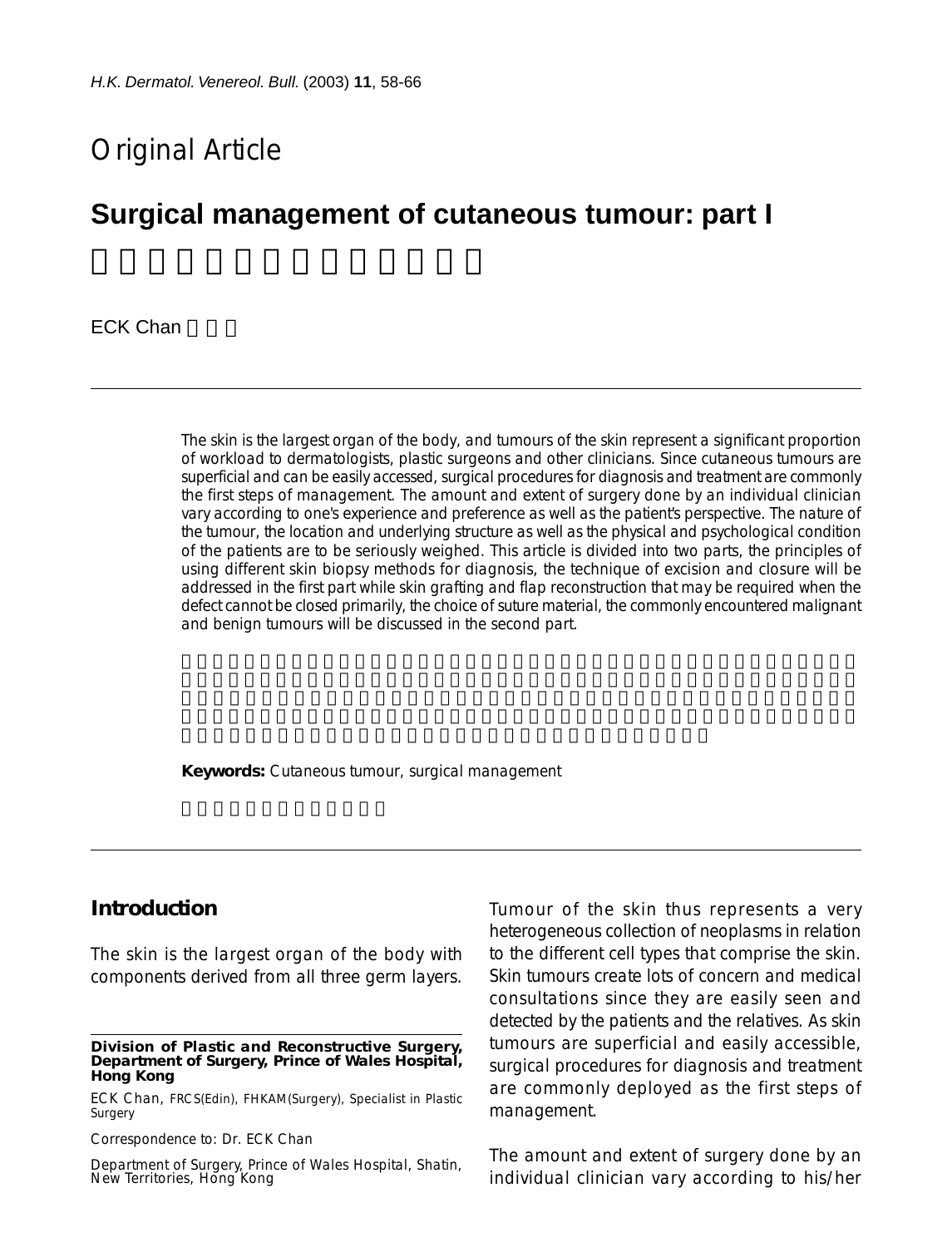previous experience and preference but all should be familiar with some fundamental techniques.

When deciding on the appropriate type of biopsy and surgical treatment of a cutaneous tumour, it is important to note that the approach should be individualised.

The invasiveness, the histological subtypes, the size and shape and the location of the tumour, as well as the adjourning structures and the patient's preferences have to be seriously considered.

Lots of patients request removal of skin tumour due to the worry of malignancy or cosmetic consideration. As 86% of basal cell carcinoma (BCC) and 66% of squamous cell carcinoma  $(SCC)$  locate in the head and neck region, $1$  and the enormous number of cutaneous tumours that are to be removed due to cosmetic or personal reasons, it is not difficult to recognise that aesthetic element is of such importance in cutaneous surgery.

The patient's physical and psychological status, age, skin colour, skin laxity and cosmetic considerations play an important role in the choice of therapy.2

This article is divided into two parts, the principles of using different skin biopsy methods for diagnosis, the technique of excision and closure will be addressed in the first part while skin grafting and flap reconstruction that may be required when the defect cannot be closed primarily, the choice of suture material, the commonly encountered malignant and benign tumours will be discussed in the second part.

### **Biopsy techniques**

A biopsy is to confirm or disprove a clinical diagnosis and to assess the pathological characteristics of a lesion. The biopsy is intended

to obtain adequate tissue for diagnosis and cause least disturbance to the lesion and the subsequent management.

A skin biopsy is best performed at the most developed but untreated area,<sup>3</sup> and normal skin edges should be included for pathologist to compare the lesion with the neighbouring normal.

Shave biopsy, punch biopsy, incisional and excisional biopsy will be discussed. Others like curettage, scissor and needle biopsy are not recommended in suspected lesions.

Good surgical biopsy starts with scrubbing the area with 4% chlorhexidine or povidine iodine. 70% isopropyl alcohol is not favoured by the author due to its flammable nature and the irritation to eroded skin in some cases and conjunctiva in other situations.

Drawing and planning are of utmost importance. It has to be done before local anaesthetic is injected since the later will distort the orientation of the lesion. The drawing plans the area of excision and the lines of closure, and also orients the final axis of wound. One can draw a line between the normal from the abnormal skin and dot with an appropriate clinical margin, a line of axis at the two poles of the lesion should be made along the lines of minimal tension which can be created by asking the patient to contract the relevant muscles (Figure 1a). If it is for excision, the dotted lines are made ellipsoid along the axis in order to eliminate the redundant dog-ear that arises if a circular wound is closed primarily.

Local anaesthetic (LA) is administered to minimise the discomfort during surgery, 1-2% lignocaine is the most commonly used agent, adrenaline is often added to improve the haemostatic effect and prolong the anaesthetic time, 1:200,000 to 1:400,000 concentration will be adequate for that purpose. Adrenaline added LA is not routinely recommended to areas which are supplied only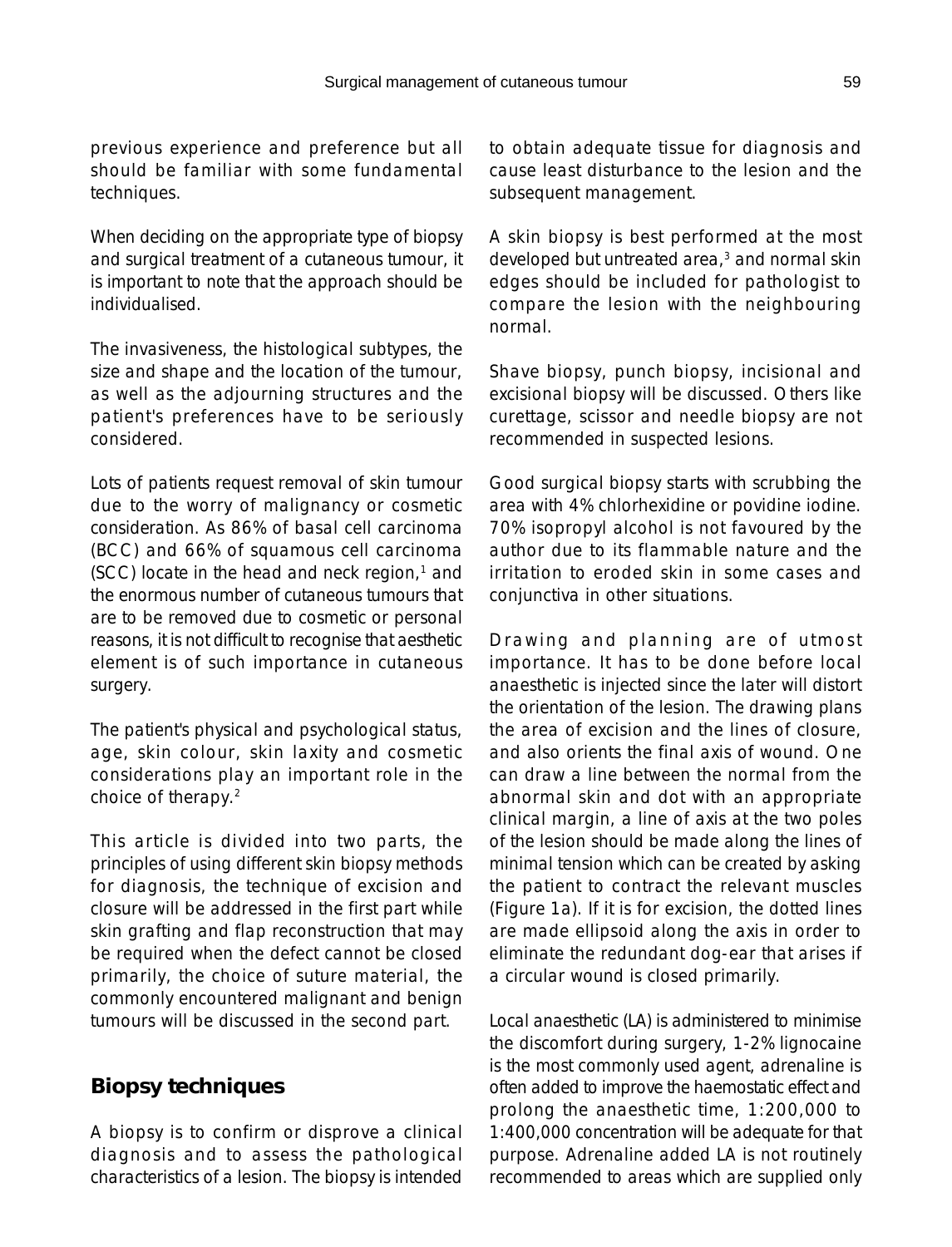

**Figure 1a.** The line of minimal tension can be created by asking the patient to contract the relevant muscles.

by end arteries but may still be used only with special care and experience; the 3Ps are commonly quoted: phalanges, penis, and pinna. Special precaution should also be made to patients with cardiac instability and allergy.

Injection should be given with gentleness since it is the first step the patient encounters in the real surgical procedure.

One should use a small needle like 27G or smaller, insert the needle with a slight punch force at 45 degrees, take a half second break and then inject very slowly and gradually to avoid sudden push, it appears that the immediate pain is due to the pressure of the anaesthetic solution forcing open the tissue on rapid injection. Some surgeons may add sodium bicarbonate to reduce the acidity of the lignocaine solution and some others considered warming up the solution to the body temperature is important.

The technique of injection is to infiltrate the whole marked area to create a slight swelling but not to inject into the lesion so as to avoid disturbing the tumour or disseminating the tumour cells. After injection, one should wait for at least seven minutes until the adrenaline vasoconstricting effect to appear, which is evident by a pale halo in the normal surrounding skin (Figure 1b).



**Figure 1b.** A halo is produced by the vasoconstriction effect of adrenaline added lignocaine.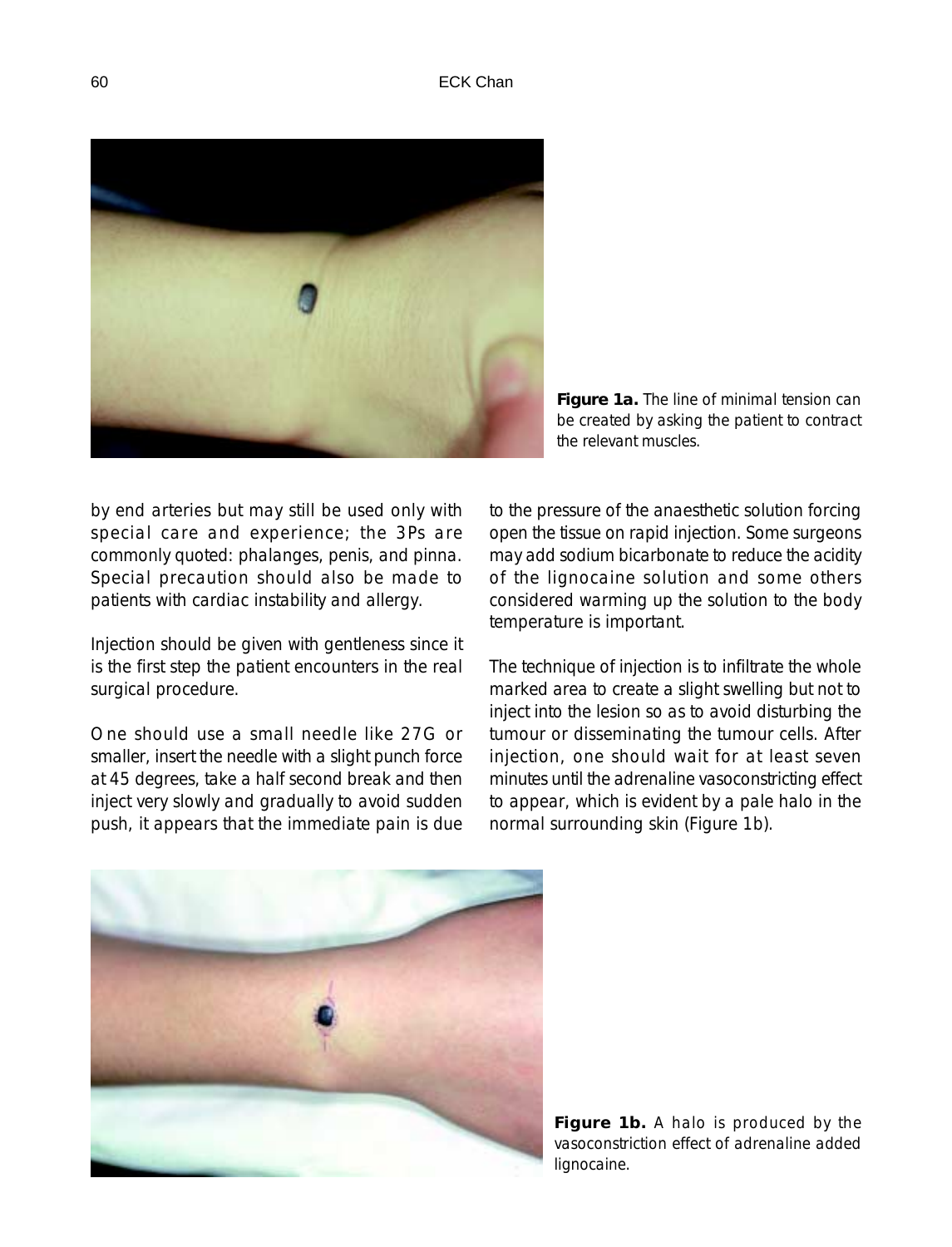### **Shave/Saucerization biopsy**

A shave biopsy is a superficial procedure that removes the epidermis and a thin layer of the adjoining dermis. It is good for removal of raised lesions that is confined to the epidermis and is helpful in diagnosing superficial BCC and SCC and may be used to distinguish a flat seborrhoeic keratosis from a lentigo maligna.4,5 It is not recommended for deep seated tumours or pigmented lesions that the depth and margin assessment are essential.

*Steps:* Drawing is performed and local anaesthetics is administered, a very light force is applied to the lesion and the surrounding skin so as to raise and evert the mass, a scalpel with No. 15 blade or a half razor blade which is bowed is held parallel to the surface and cut through the base of the lesion in a back-and-forth sawing motion. Bleeding is minimal after adrenaline added LA and can easily be controlled by pressure. Topical aluminum chloride or ferric sulfate may help, rarely diathermy is required.

### **Punch biopsy**

A punch biopsy is used to remove a core of tissue from the lesion. This type of biopsy is good for cases where histological examination of the deeper dermis is needed. Disposable punch biopsy instrument with the core size ranging from 2 mm to 10 mm in diameter are commercially available. The punch biopsy instrument behaves as an excisional biopsy instrument when it is applied for a lesion small enough to be completely removed and as an incisional biopsy instrument when it is used in the case of a larger lesion which is partially removed. Todd et al states that the same histological diagnosis can be made with a 2 mm punch biopsy as compared with standard elliptical biopsy in 94% dermatoses and benign and malignant tumours studied.<sup>6</sup>

*Steps:* Drawing is performed and local anaesthetic is administered, a light force is applied

to tent the neighbouring skin and to stabilize the lesion, the punch cutting tool is perpendicularly placed onto the desired position and rotated through the full thickness of dermis (Figures 2a & 2b); on cutting through the dermis, a 'give' is detected. The cylinder of tissue is removed from the punch core with a needle and the base of the tissue is clipped off from the underlying subcutaneous layer with scissors (Figure 2c). Bleeding is controlled by pressure or sutures, the defect can be left to granulate if small or be closed by sutures if large punch biopsy was made.

## **Incisional biopsy**

It is intended to obtain a representative specimen from a large lesion that is inappropriate to be excised in one goal; in some respect, a punch biopsy is a form of incisional biopsy produced by a punch cutting instrument instead of a scalpel incising into the lesion. Recent data suggested that it does not adversely affect the local recurrence and mortality compared with excisional biopsy in melanoma,<sup>7</sup> but it may lead to an underestimation the thickest part of the tumour and subsequently affecting the margin of excision, thus it is not the most preferred method of biopsy in melanoma, except when the suspected lesion is large and complete removal implies a significant surgery or cosmetic deformity. But it is a very useful method in other tumours including BCC and SCC.

*Steps:* Drawing is performed and local anaesthetics is administered, an ellipsoid piece of tumour including the centre of suspicion to the peripheral normal skin is removed and the incision should be deep to include the subcutaneous tissue, haemostasis with diathermy or suturing is then performed and the wound is closed by suturing.

### **Excisional biopsy and excision**

Excisional biopsy and excision are two terms of theoretical difference. The procedure will be very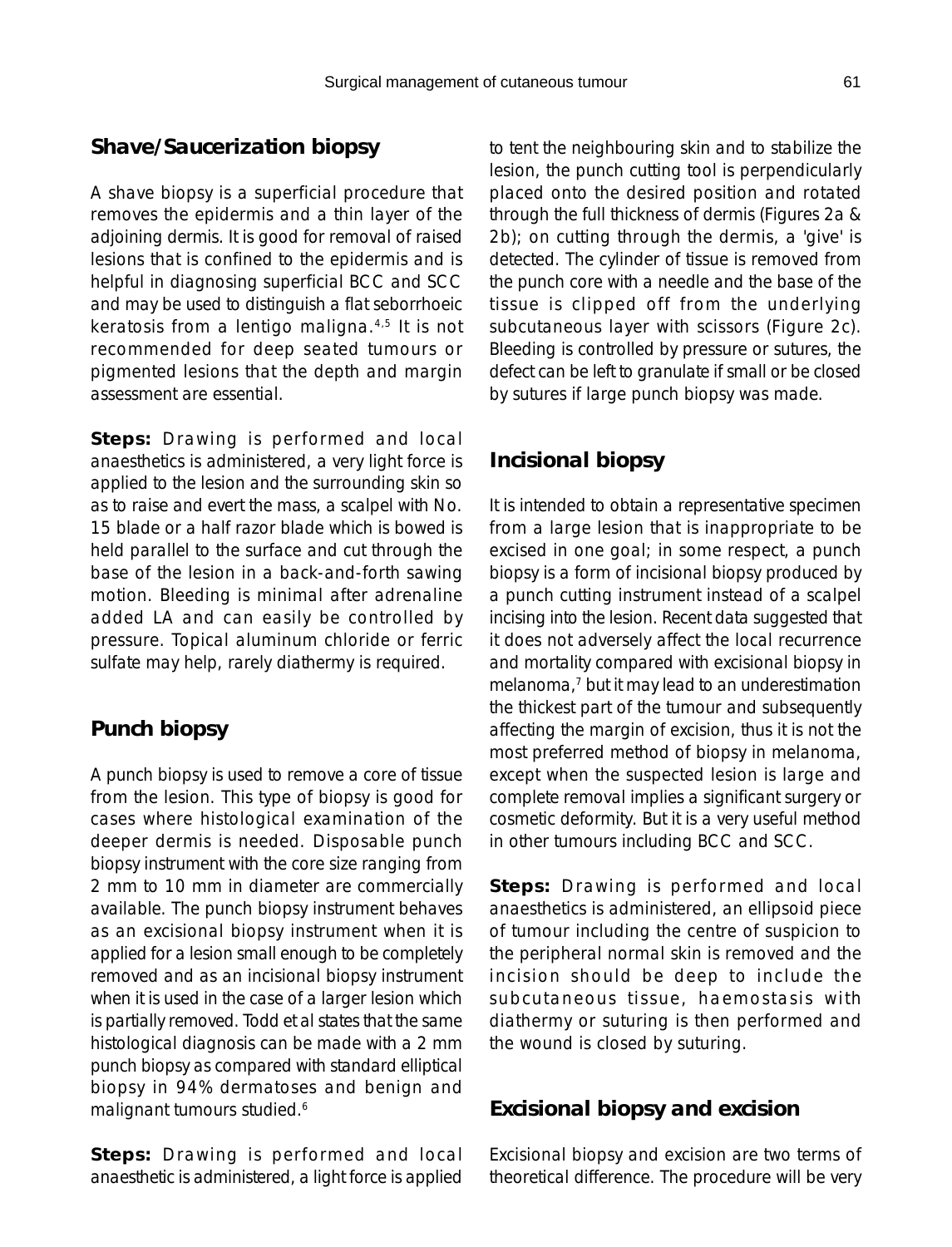

**Figure 2a.** Perpendicular position of the 3 mm punch biopsy instrument.



**Figure 2b.** The punch biopsy instrument is rotated through the full thickness of skin.



**Figure 2c.** The core of tissue is detached from the subcutaneous base.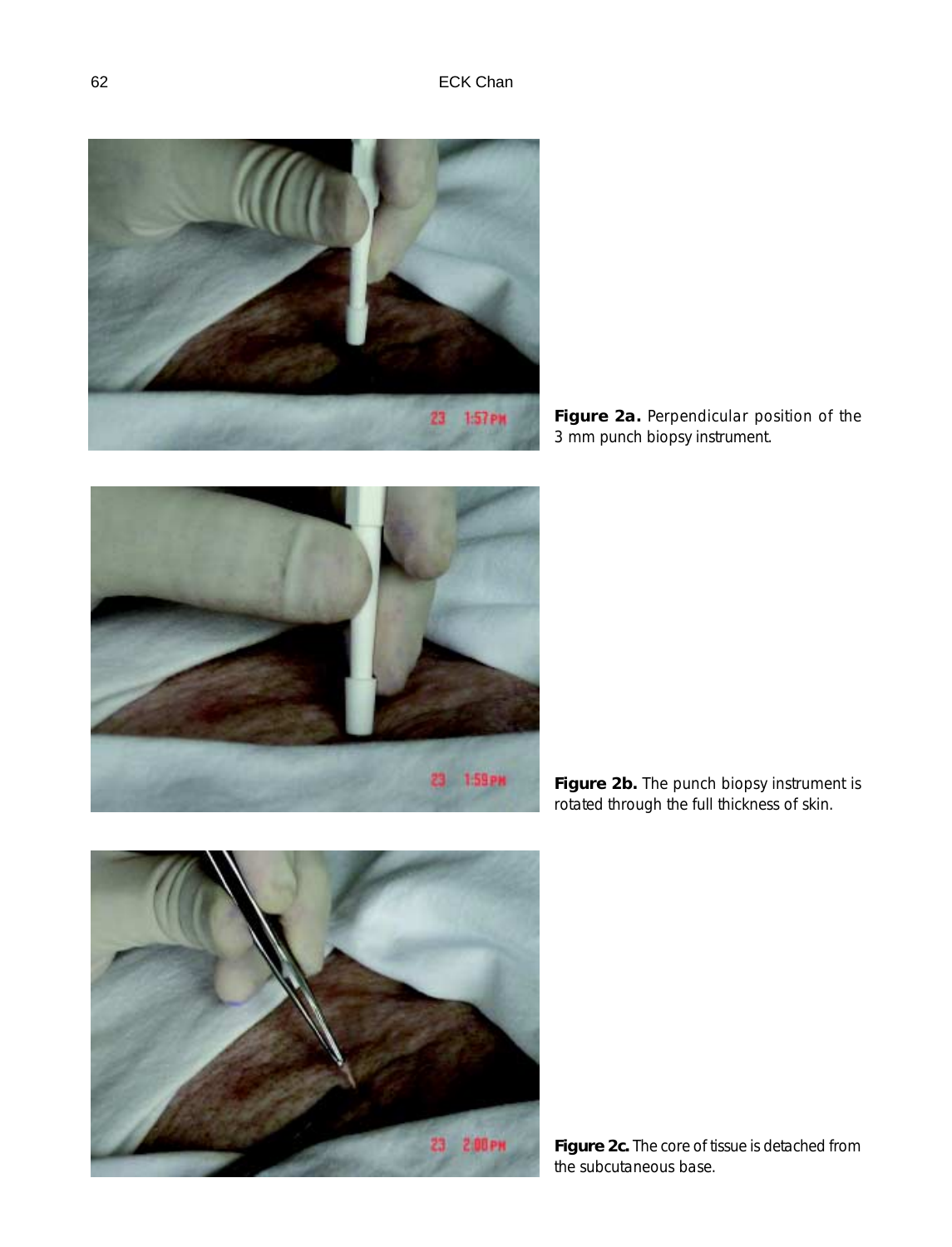similar but the intention may be different, the term excision applied to the procedure when the procedure is intended to clear the tumour with the appropriate margin, and excisional biopsy is meant to be a biopsy in which the whole mass is removed (margin is not a consideration). These two terms will be practically the same if the tumour is benign or the margin is not exaggerated, it is not so if a wider margin is required as in malignant melanoma. Most clinician will consider excisional biopsy/excision when the lesion is not too large and the wound can be closed primarily without difficulty, in other case some other form of biopsy is performed for a large lesion and a definitive excision is planned in the later operation.

This is a method good for tumours that involve a certain depth of dermis and is the form of biopsy that gives the most accurate diagnosis, since the pathologist has the chance to analyze the whole lesion with its immediate margin.

Excision removes the epidermis and dermis, and a thin layer of subcutaneous fat in one block. The repair of the wound is usually primary closure, but in case where the wound is too large, the principle of reconstructive ladder should be followed: primary closure, skin graft, local flap, distant flap, and free flap. Thus before the surgery is started, the surgeon should be familiar with the various modalities of wound closure/coverage, as

well as the nature of the lesion, the margin required, the pre-procedure diagnosis, the local anatomy, and the expected cosmetic and functional outcomes.8,9

Surgical excision may be a treatment of choice for lesions: 1) in anatomic sites where there are freely movable tissue, 2) when cosmesis is of prime concern, 3) when quick healing is of prime concern, 4) when clinical margins are indistinct and histological margin is essential. Tumour with clinically indistinct margins, SCC with poorly differentiated histology, morpheaform or sclerotic BCC, tumour that invades the deep dermis, and recurrent nonmelanoma skin cancer could be treated with Mohs surgery due to their high risk of recurrences.8,10-14 In institution where Mohs surgery is not practised, excision with frozen section control of margins is highly recommended.

*Steps:* Drawing is performed and local anaesthetics is administered, an ellipsoid excision with 3:1 length to width ratio and a 30 degree angle at either end is made to minimise the redundant dog-ear, the scalpel should be held and cut perpendicularly with single stroke (Figure 3a). The excision should include a layer of subcutaneous tissue (thickness depends on the pathology); it is advisable to cut the full layer of the subcutaneous fat in case of melanoma, but a thin layer in SCC or BCC.<sup>9</sup>

**Figure 3a.** The scalpel cuts perpendicularly with single stroke.

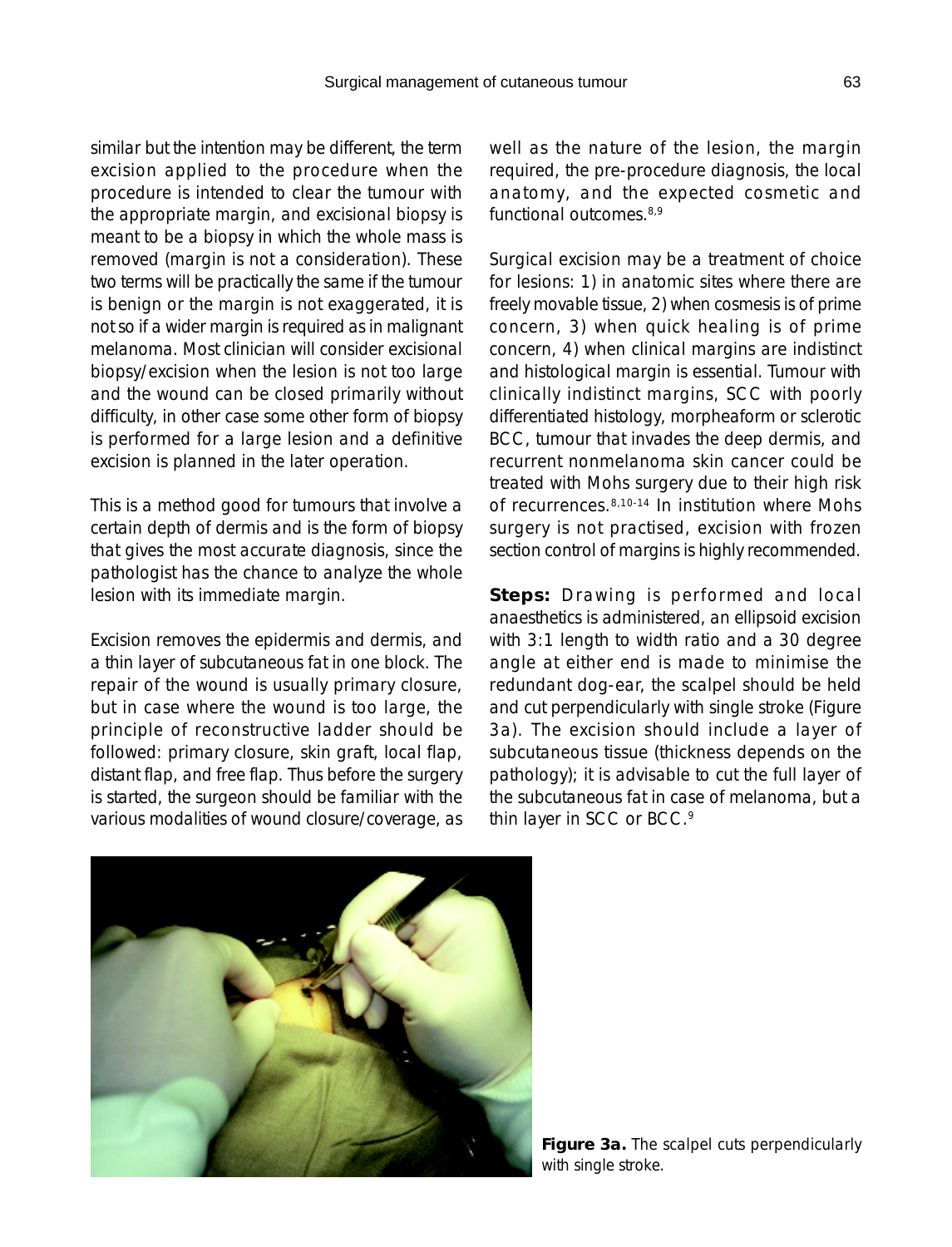Tissue removed and haemeostasis performed, wound may be undermined with blunt scissors at the plane of the superficial subcutaneous fat (Figure 3b). Undermining may help reduce tension, improve eversion, and avoid dog-ear.3,15,16 Undermining should be done at the sub-dermal plane in the face, at the subcutaneous plane in the trunk and limbs, and at the subgaleal plane as in the scalp; the adequacy of undermining depends on the tension of the wound within the context of the local anatomy (Figure 3c). At times,

due to the close proximity of the lesion to a line of reference e.g. hair line or brow line, undermining will be done only on one side, so that the pulling of the undermined skin only affects the other side, and the line of reference will be kept undisturbed. This produces a more aesthetic pleasing result.

A layered closure is appropriate for most wound by using absorbable suture material with buried knots for the tension bearing layer, and nonabsorbable material in the form of



**Figure 3b.** The wound is undermined with scissors.



**Figure 3c.** Undermining is completed when the tension in closing the wound is minimal.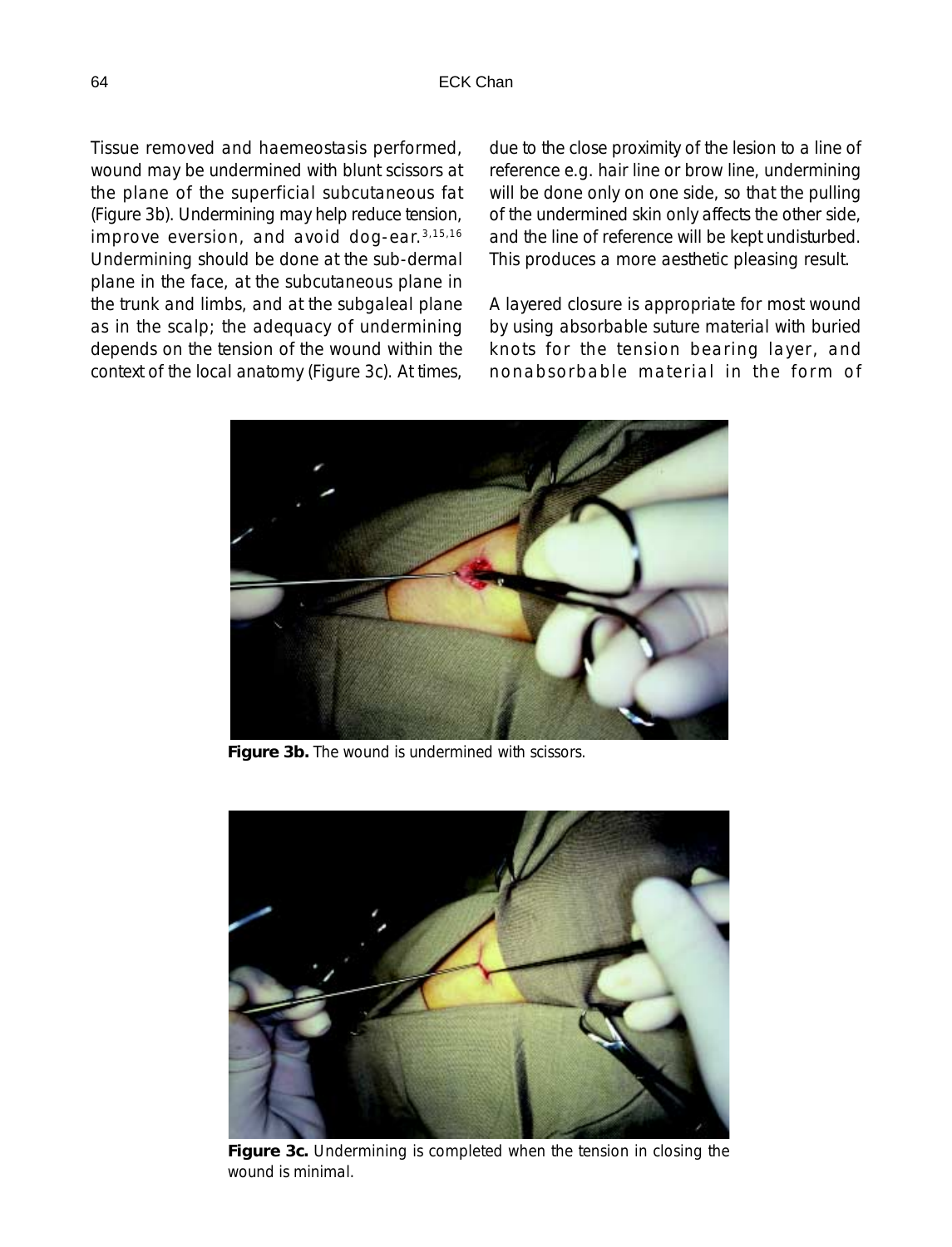percutaneous stitches or subcuticular stitches for the superficial layer (Figures 3d & 3e). It must be clear that which layer is the tension bearing layer in a wound; it is generally the dermal layer and not the fatty layer in cutaneous surgery. Strangulating force caused by the suture to the fatty subcutaneous layer induces fat necrosis, invites infection, poor wound healing or even wound breakdown. It is correct to close the ends of the ellipse first and proceed to the centre, since such act will gradually reduce the tension of the wound. The cutaneous layer closure is a finetuning step to evert and oppose the wound with minimal tension; any tension in this layer delays the stitch removal and increases the stitch mark. In the face, 6-0 nonabsorbable suture will suffice, and in the other parts of body, 4-0 or 5-0 suture material is usually adequate, the finer the suture material leaves the less conspicuous stitch mark. The number of stitches placed in a wound and the inter-stitch distance chosen varies by different surgeons, generally, the same wound closed by



**Figure 3d.** The dermal layer is closed by using absorbable suture with buried knots.



**Figure 3e.** The wound is then opposed by subcuticular stitches.